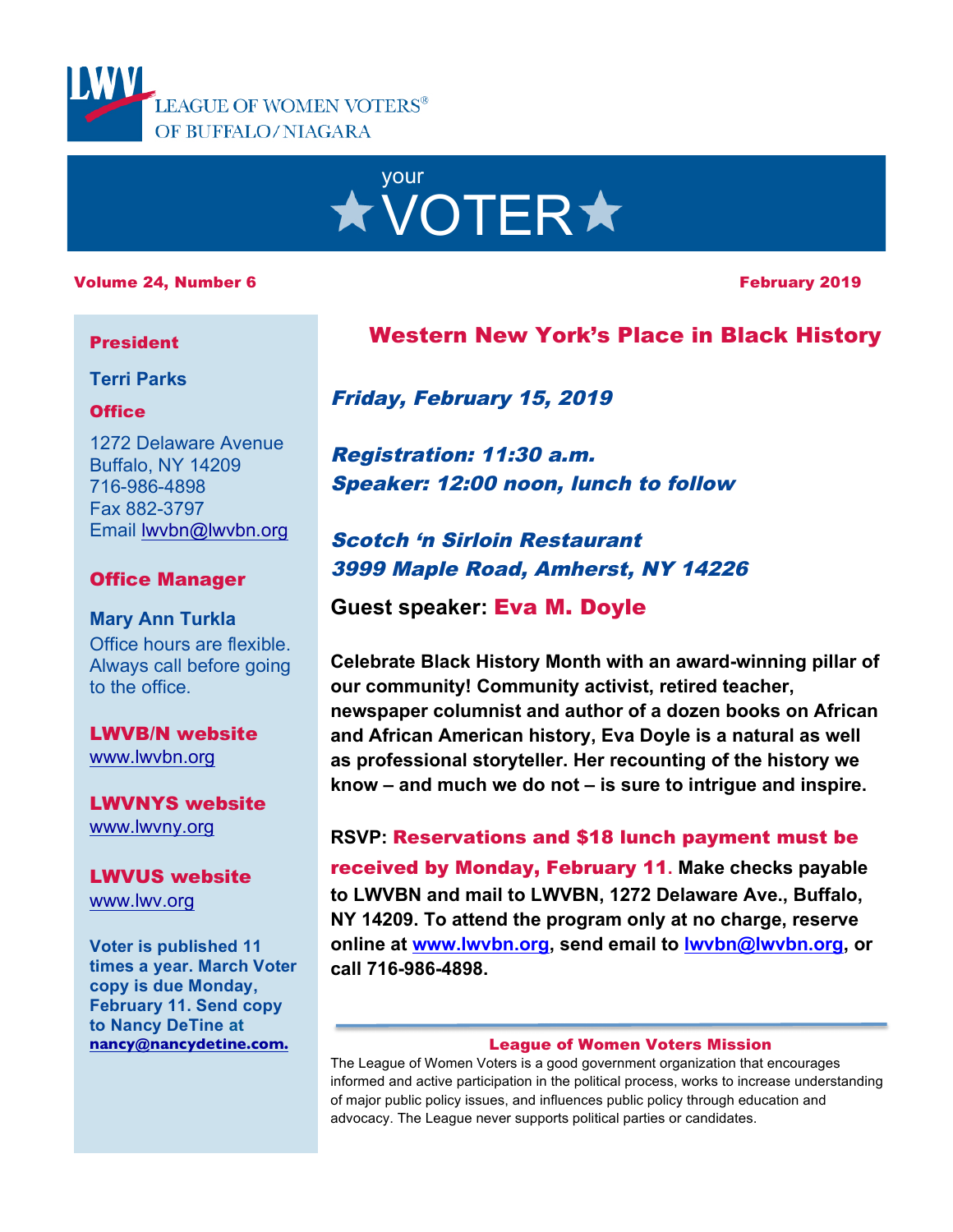# **President's Report and Board Actions**

On January 14, 2019, both houses of the state legislature passed a package of voting reforms for New York State. League members were cheering all across the state with good reason. These are among the reforms that the League has promoted for more than 30 years – they include early voting, same day voter registration, a single primary in June for state and congressional offices, pre-registration for 16 and 17-year-olds, statewide voter registration transfer, no-excuse absentee voting and closure of the LLC loophole. However, without adequate funding, these measures are meaningless. While Governor Cuomo promoted these reforms, and expected they would be passed on the first day of the 2019 legislative session, he failed to allocate any funds for them in the budget. We have been asked to speak with our state legislators and urge them to make sure the final budget includes the dollars to make these welcome changes happen.

To assist League members who may not have met with legislators or who would like to polish their presentations, and also to give members tools to help them write their elected officials as individuals, we will present a Citizens Lobbying Workshop on Saturday, February 9, 2019. We urge you to attend and to participate in our lobby efforts this winter and spring. Ann Converso, who has much experience in advocacy efforts, will lead the workshop. The details for February 9 are on page 3.

The board also discussed and decided to submit three key areas to the state League for this year's advocacy: Election Law Reform (the issues that we featured last year and were not enacted this year), Campaign Finance and Ethics Reform, and Health Reform including Single Payer Health Insurance, safe staffing in hospitals and nursing homes and reproductive health. While some League members seem to feel that the League should focus only on issues related to elections, ethics and voting, the League has, since its beginning, focused on other important issues of the day. Our many positions give us the ability to comment on many issues, often in letters and press releases. Our actual legislative lobbying each year is focused on a much smaller set of issues that will be part of the legislative session and have been suggested by the local Leagues in New York State.

*Terri Parks*

## **Great Decisions**

The 2019 briefing books arrived early in January and are now ensconced below my green chair in my computer room. I'm hoping I will see all of you who ordered one on Thursday, March 7, at 1272 Delaware Avenue from 10 a.m. to noon, at which time I'll be happy to exchange your book for \$29.80. We will also be looking to sign up facilitators for NINE topics this year. If you should wish your copy before March 7, please call me to arrange to obtain it.

*Bernice Baeumler,* 

### In memory of Phyllis Hanlon

Phyllis Hanlon, a long-time member of the League, died on January 6, 2019. As a member of the Amherst League, she initiated the Lunch & Issues programs at Scotch 'n Sirloin. Her son, Kevin, has cooked every lunch for these programs.

An obituary in *The Buffalo News* on Sunday, January 13, reported that Phyllis was also a member of the Amherst Republican Women, Amherst Garden Club, Buffalo Niagara Heritage Village and Salad Ladies.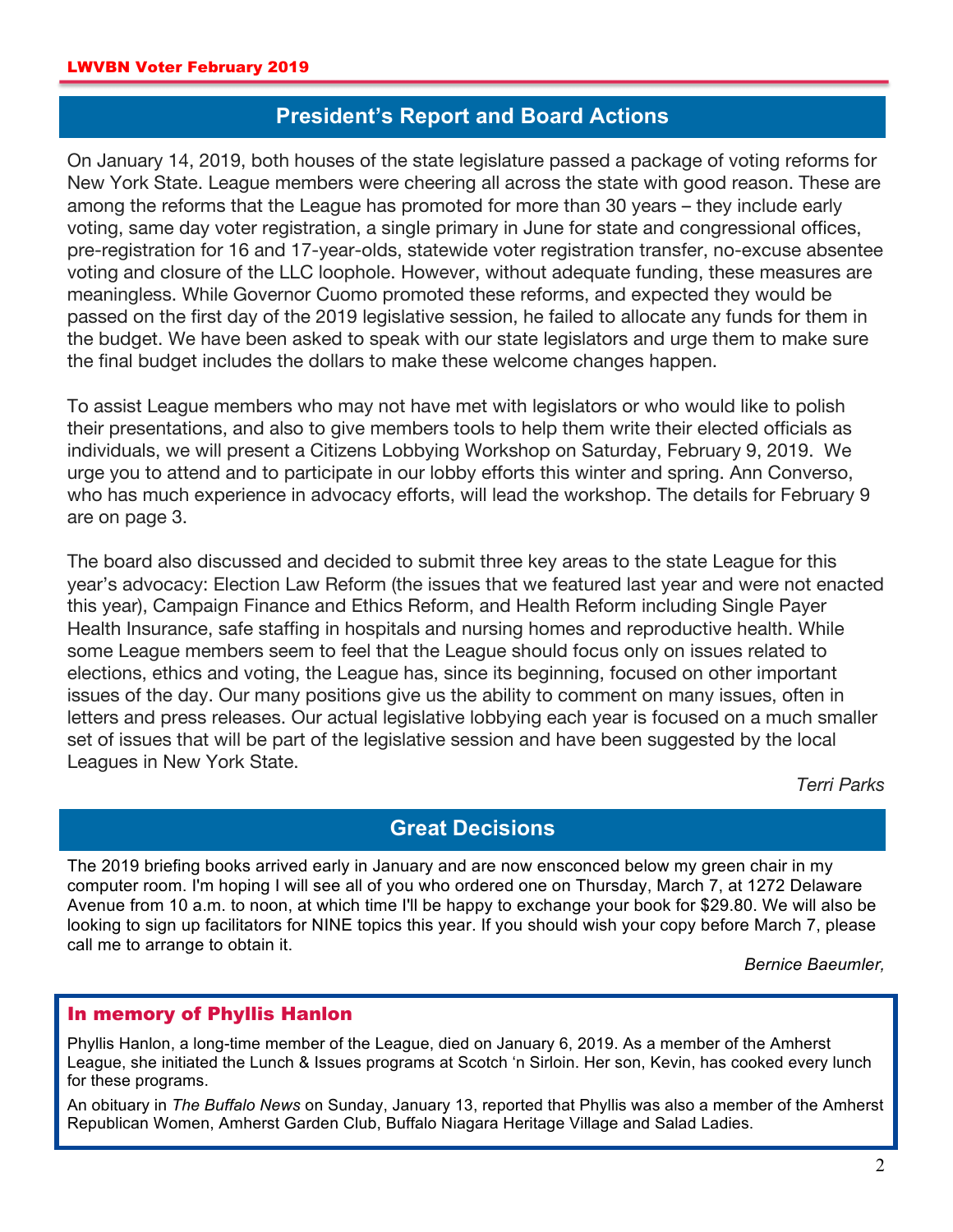# Citizens Lobbying Workshop How to make elected officials hear your voice!

Saturday, February 9, 2019 Registration: 9:45 a.m. Workshop: 10 a.m. to 12 noon Harlem Road Community Center 4255 Harlem Rd., Amherst, NY 14226

Training conducted by Ann Converso, LWVBN Legislative Advocacy Chair

Letters to the editor, phone calls, petitions, personal visits … what are the best ways to make *your* voice heard? Come and find out from our experienced community activist. You'll learn how a bill becomes a law, how to track its progress, how to conduct a lobbying visit, how to follow up and much more.

Refreshments will be served.

### Free and open to the public! Reservations required.

**RSVP by Tuesday, February 5**, online at www.lwvbn.org, via email to lwvbn@lwvbn.org, or by calling 716-986-4898.

# **Honoring Local League Leaders**

It's time again to think about honoring local League Leaders.

**The Joan K. Bozer Leadership Award** recognizes outstanding League Leadership that reflects some of the many qualities that Joan has demonstrated in her long experience as a League and community leader.

We selected five key characteristics exhibited by Joan that we feel are essential qualities for recognition: **Ethical, Innovative, Resourceful**, **Respected, Steadfast**. **Please submit a paragraph of up to 250 words that describes how your nominee embodies these characteristics. Be sure to include each characteristic as you write about your nominee.**

The **League of Women Voters of Buffalo/Niagara LEE Award** is presented to a League member who has made a **Long Term Commitment to the League with Energy and Excellence**, in short, the initials, "LEE."

The award honors Lenore Tetkowski, Leonore Lambert, and Lenore Banks. **Please submit a paragraph of up to 250 words about your nominee in which you note the approximate number of years the person served the League actively, and give examples of her/his Energy and Excellence in League activity.**

**Please email completed nominations to lwvbn@lwvbn.org or mail them to the League office by February 28, 2017.** Be sure your name is noted as the nominator. Please feel free to contact Terri Parks at lwvbn@lwvbn.org or 986-4898 if you need help with your nominations.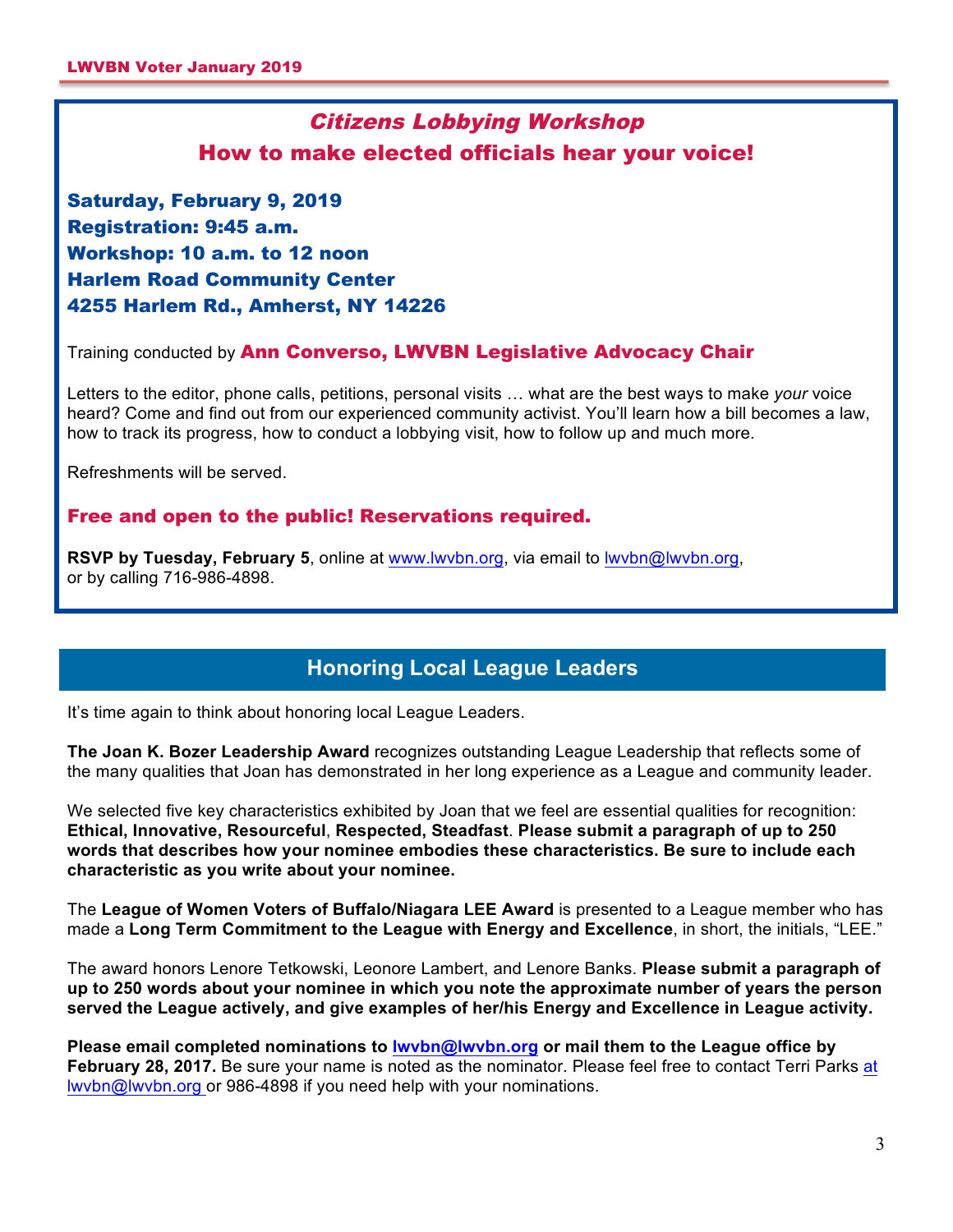# **Our Nuclear Times: Article 14**

I cook at home. I use an electric stove. I am worried about this sentence on page 28 of an October 15 report titled **Reset of America's Nuclear Waste Management, Strategy and Policy, 2018.** "…[C]ompeting congressional priorities relegated to the back-burner the AEC's [Atomic Energy Commission's] efforts to direct its contracting corps to establish a program for the long-term management of its radioactive waste." Please re-read that sentence.

"Back-burner." That's the word that caught my eye. Not everyone will immediately understand it. Putting a cooking pot on a stove's back-burner means it can be virtually forgotten. The food cooks slowly over low heat. It doesn't need constant stirring. Over time, people have cooked food over a fire on a stick, on a spit, in a pot, or in a pit. Now? Food can be bought in a pouch or tray, box or can. Put it in a microwave. Press a button. And in the future? The report should omit idiomatic language that will become obsolete in the next 1,000 years — the true initial phase of this megaproject.

I read the 125-page report, most of it anyway. It envisions a new not-for-profit nuclear industry organization to handle nuclear wastes. It would include consensus-based decision making of local, county, state, federal, and tribal governments, plus others. But the processing, packaging, transporting, tracking, repackaging, siting, storing, monitoring, and administering - all that is extraordinarily expensive and commanding well into the future… (What about low level wastes? What about the many thousands of acres of radiation contaminated commercial and defense sites? What about uranium mine tailings? Accidents?)

As I stir my pot of vegetable stew, I think about Western New York's nuclear wastes. Maybe I will put it on the back-burner.

NOTES: The "back-burner" sentence is from the section "History of U.S. Organizations Responsible for Nuclear Waste." The AEC [Atomic Energy Commission] was dissolved in the 1970s. That 2018 report says that subsequent piecemeal laws and regulations have not adequately addressed the nuclear waste problem… that it requires integrated actions of corporate, technical, regulatory, political, legislative, administrative, judicial, transportation, fiscal, educational, and emergency preparedness bodies. So, really, that means everyone — including you and me.

*Barbara Frackiewicz*

### Welcome to these new members:

Andrea Baldi, Jennifer Hoffman and Amanda Irons-Rindfleisch. We look forward to working with you and seeing you at League events.

### **Naturalization Ceremonies**

Deborah Shiffner and Ellen Moomaw welcomed 52 new citizens at the ceremony on December 20 at the U.S. Courthouse. On January 3, Karen Keaton and Deborah Shiffner represented the League, welcoming 56 new citizens at the U.S. Courthouse.

*Patricia Wille, Volunteer Coordinator for Naturalization Ceremonies*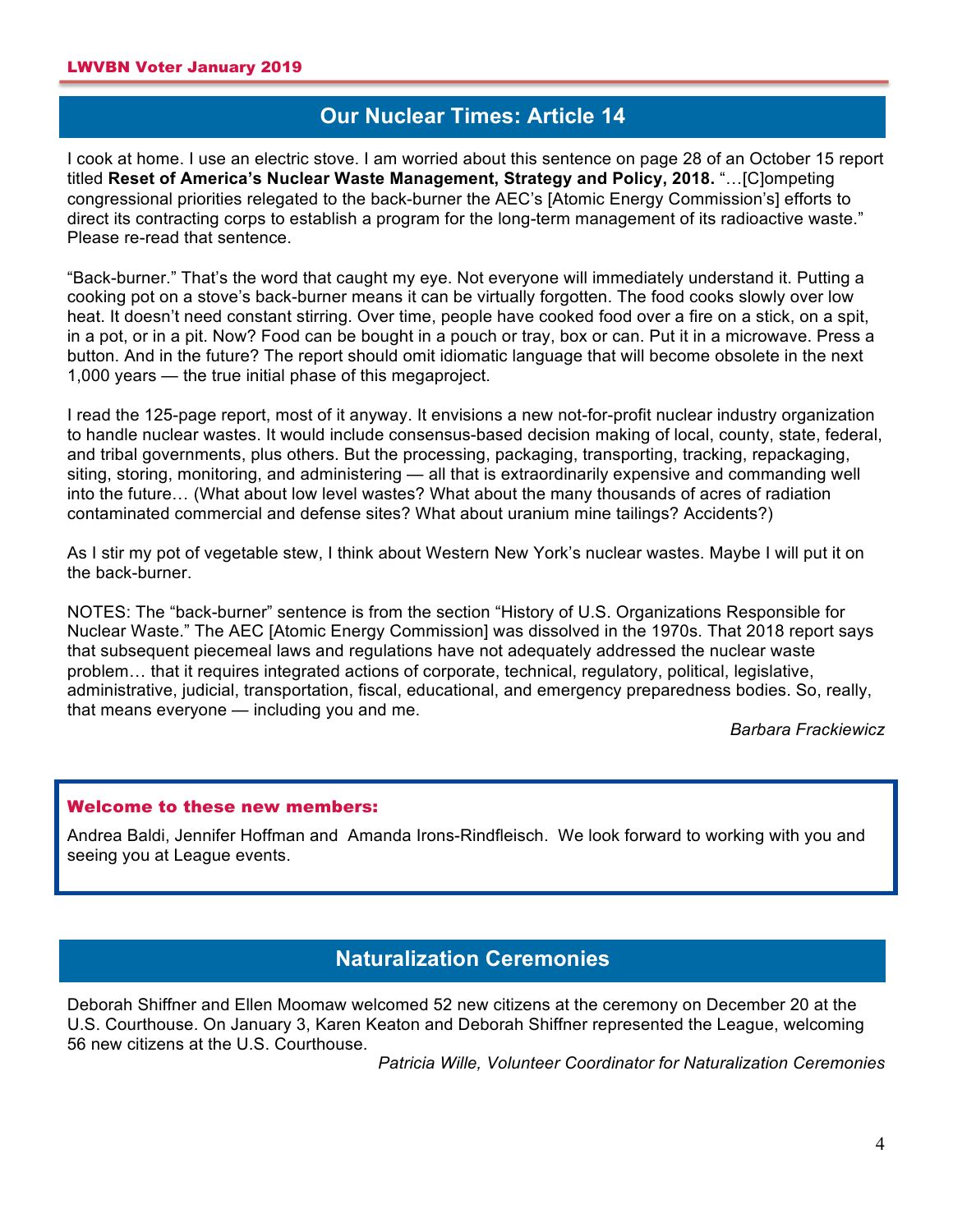# **Election Services**

The committee has just one site to report on regarding nominations and elections. On December 5, 2018, Janet Goodsell and I conducted nominations at the Frederic Douglass site on Jefferson Avenue. On January 23, 2018, Scott Gehl, Judy Wiedemann, and I conducted their elections. We had to maintain strict neutrality among the candidates, as our League office, Terri Parks, and I received numerous requests to alter the times and dates of the election. This occurred after all of these details had been previously agreed upon by all of the candidates. We politely declined to initiate any changes and kept the original time, date, and procedures intact.

*Alan Dozoretz, Chair, Election Services*

# **A suggestion to honor long-time member, Joan Bozer**

*The Buffalo News* published an outstanding front-page article on Saturday, December 1, 2018, giving welldeserved congratulations to Joan Bozer for leading the uphill battle to save the beautiful Gothic Revival Old Post Office Building for the downtown campus of Erie Community College. As Dan Hocoy, ECC president, noted, towers and spires like those of Europe are important to the cityscape. For example, the city hall in Buffalo's Sister City, Lille, France, has a phenomenal belfry.

My grandson, Austin Ford, a senior at Rochester Institute of Technology, considers it a shame that Rochester tore down many landmark buildings, such as its stunning railroad station, before the preservation movement took hold there. Fortunately, Buffalo has fared better with preservation.

Joan Bozer has always used her remarkable skills to work across the political aisle and unite people of various points of view. She helped me get a federal law changed by eliciting assistance from Republican Jack Kemp and Democrat Geraldine Ferraro. Buffalonians are lucky to have had Joan's exceptional talents working for us for more than 40 years.

It is my suggestion that we make the downtown site "The Joan Bozer Campus of Erie Community College" in her honor.

*Bonnie Gordon Flickinger, Ph.D.*

This was published in *The Buffalo News* on January 19, 2019.

# *Save this date and join us!*

# An Afternoon with Eleanor Celebrating the centennial of the League of Women Voters of New York State

**Saturday, May 4, 2019 4:00 – 6:00 p.m. The Garret Club 91 Cleveland Avenue, Buffalo, NY**

Our special guest will be Eleanor Roosevelt, as portrayed by Denise Reichard

More details coming soon!